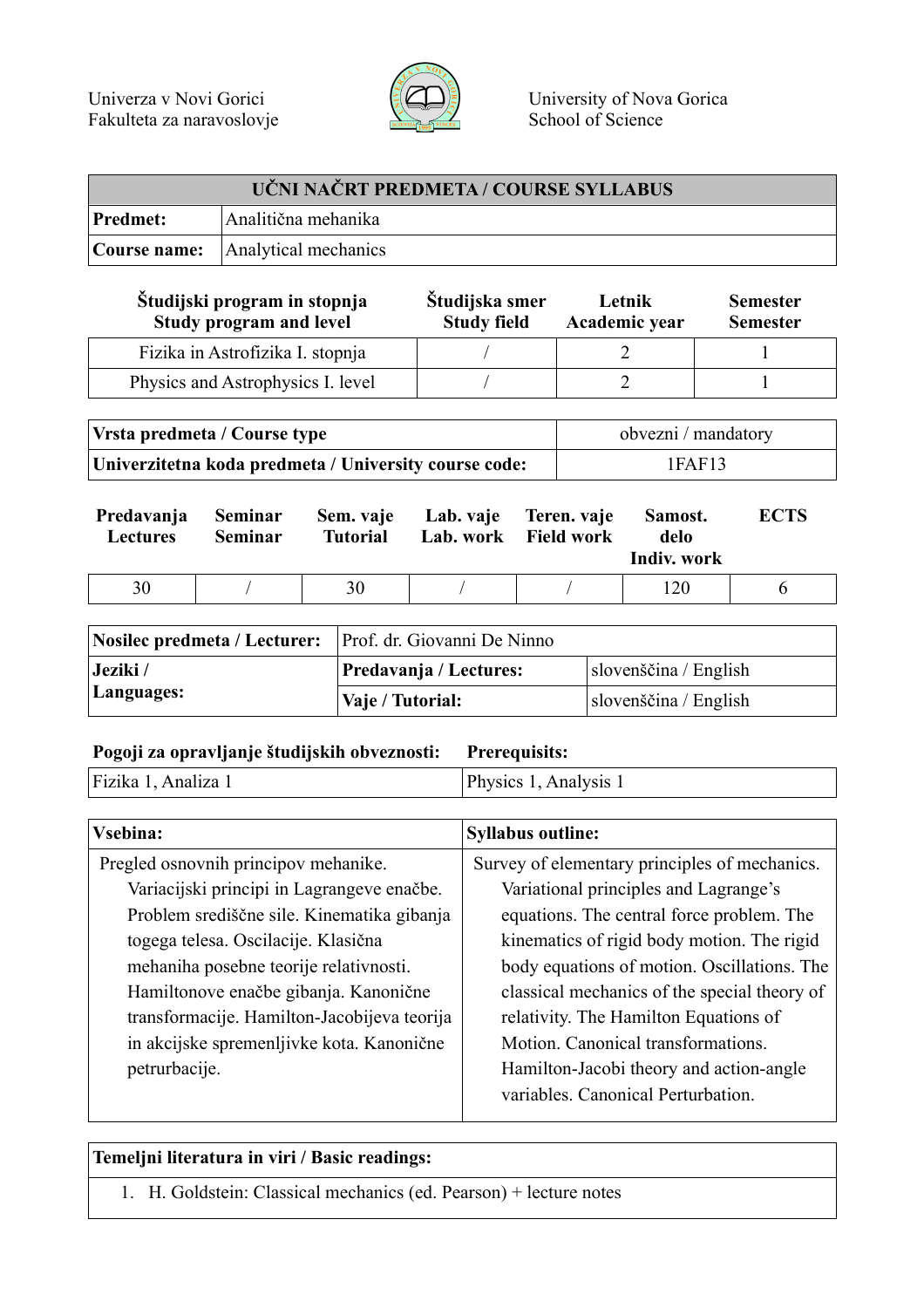

| Cilji in kompetence:                                                                                                                        | Objectives and competences:                          |
|---------------------------------------------------------------------------------------------------------------------------------------------|------------------------------------------------------|
| Pregled osnovnih principov analitične mehanike Overview of the basic principles of analytical<br>s povdariom na Lagrangevih in Hamiltonovih | mechanics, with emphasis on the Lagrange and         |
| pristopih ter ohranitvenih teoremih.                                                                                                        | Hamilton approaches and on conservation<br>theorems. |

| Predvideni študijski rezultati:                                                                                   | Intended learning outcomes:           |
|-------------------------------------------------------------------------------------------------------------------|---------------------------------------|
| Trdno znanje osnovnih principov Lagrangeve in Solid knowledge of the basic principles of<br>Hamiltonove mehanike. | Lagrangian and Hamiltonian mechanics. |

| Metode poučevanja in učenja:       | Learning and teaching methods: |
|------------------------------------|--------------------------------|
| $\bullet$ - kolokviji, pisni izpit |                                |
| - ustni izpit                      |                                |

| Načini ocenjevanja:      | Utež / Weight   Assessment:<br>$\frac{1}{2}$ |                              |
|--------------------------|----------------------------------------------|------------------------------|
| - kolokviji, pisni izpit | 50                                           | - written tests, writen exam |
| - ustni izpit            | 50                                           | - oral exam                  |

## **Reference nosilca / references of the course principal:**

Prof. dr. Giovanni De Ninno je redni profesor za področje fizike na Univerzi v Novi Gorici. Professor Giovanni De Ninno is a full professor of physics at the University of Nova Gorica.

- 1. 1. ALLARIA, E., DE NINNO, Giovanni, GAUTHIER, David, et al. Two-colour pumpprobe experiments with a twin-pulse-seed extreme ultraviolet free-electron laser. *Nature communications*, ISSN 2041-1723, maj 2013, vol. 4, str. 1-7, doi: 10.1038/ncomms3476. [COBISS.SI-ID 2887163]
- 2. 2. ALLARIA, Enrico, DE NINNO, Giovanni, GAUTHIER, David, SPAMPINATI, Simone, et al. Two-stage seeded soft-X-ray free-electron laser. *Nature photonics*, ISSN 1749-4885, 2013, vol. 7, no. 11, str. 913-918, doi: 10.1038/nphoton.2013.277. [COBISS.SI-ID 2928379]
- 3. 3. DE NINNO, Giovanni, MAHIEU, Benoît, ALLARIA, E., GIANNESSI, L., SPAMPINATI, S. Chirped seeded free-electron lasers : self-standing light sources for twocolor pump-probe experiments. *Physical review letters*, ISSN 0031-9007. [Print ed.], 2013, vol. 110, no. 6, str. 064801-1-064801-5, doi: 10.1103/PhysRevLett.110.064801. [COBISS.SI-ID 2882299]
- 4. 4. ALLARIA, E., DE NINNO, Giovanni, et al. Highly coherent and stable pulses from the